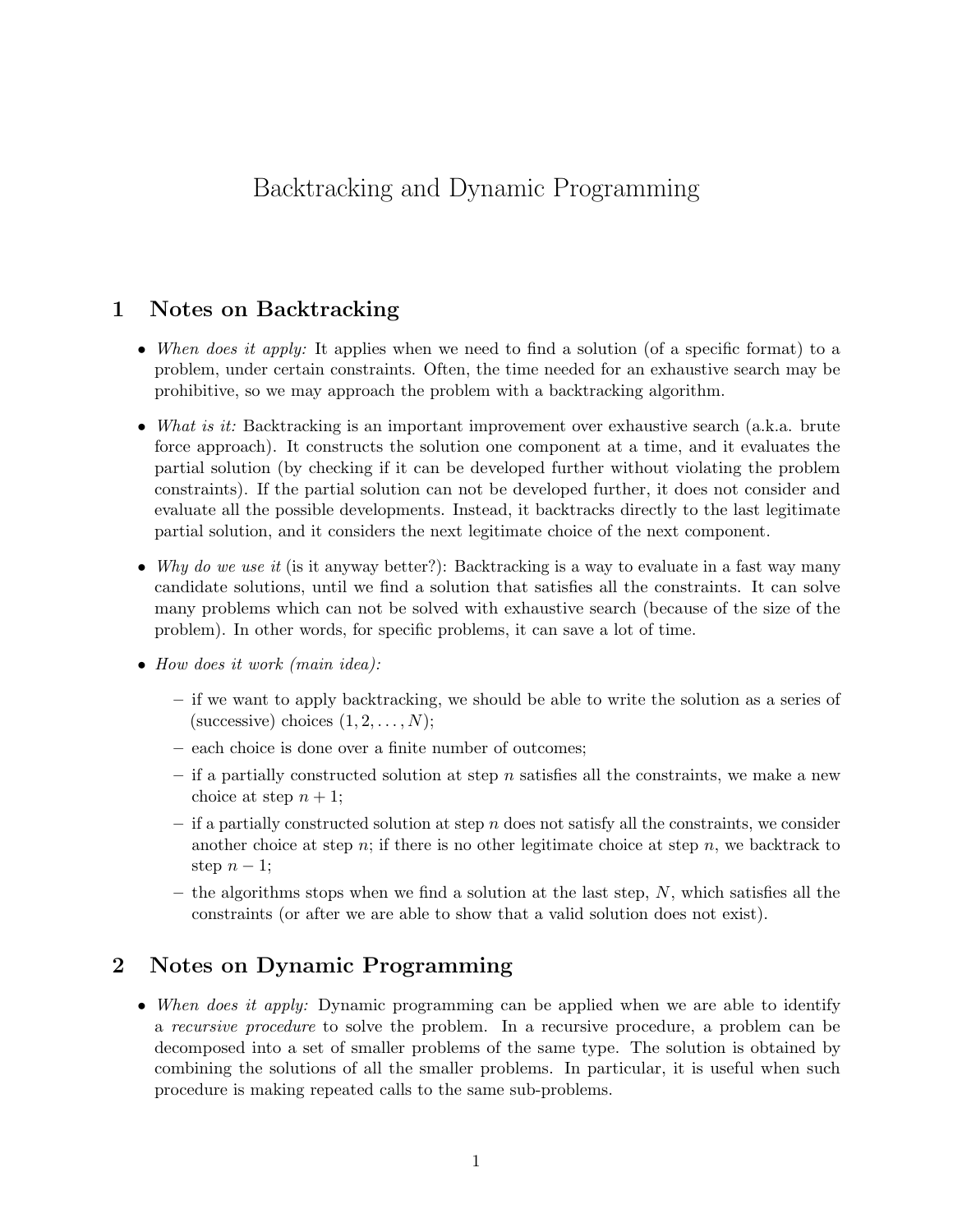- What is it: Instead of solving the same sub-problems multiple times (each time they are called), with dynamic programming we can provide some structure to the problem. Each sub-problem is solved only once, and after it has been solved once its result is recorded on a table, from which it is possible to re-use such solution every time the sub-problem is called again.
- Why do we use it (is it anyway better?): In problems that can be solved with a recursive procedure (as in the examples), the recursive procedure often recalls the same sub-problem several time, leading to an unnecessary exponential blow-up in the total computation time. In dynamic programming, these repetitions are identified, and the answer to each subproblem are stored and reused, thus avoiding the unnecessary repetitions. Dynamic programming is a technique to avoid re-calculating the same sub-problems, thus significantly speeding up the search for the optimal solution to the problem.
- How does it work (main idea):
	- we identify a recursive solution to the problem; usually, such solution is a simple backtracking algorithm; we look for the solution in a top-down approach:
		- ∗ we identify the sub-problems, and we find a smart way to classify and label the repeated sub-problems;
		- ∗ the way in which we label the subproblems will also suggest us the dimension of the problem, and how to store all the results;
	- once the sub-problems have been identified, labelled and classified, we proceed in a bottom-up approach to find the solution:
		- ∗ we start by solving the base-cases, i.e., the simplest sub-problems that can not be decomposed into simpler sub-problems;
		- ∗ the solutions of the base-cases provide us with the bricks to build the solution to another set of sub-problems; we calculate the solution to all the sub-problem whose solution can be calculated by combining the available solutions; usually, if the problem is well-structured, the identification of this set of sub-problems is an easy step;
		- ∗ we proceed iteratively, considering the next set of sub-problems whose solution can be obtained by composing the available solutions;
		- ∗ the algorithm terminates when we solve the initial problem.
- Correctness: the correctness of the dynamic programming approach derives from the correctness of the recursion, which is usually easy to prove. Indeed, we do the same operation as in the standard recursion, just in a different order and avoiding to repeat the same calculation.

## 3 Problem

### Problem 1: N Queens

Place N queens on an  $N \times N$  chessboard so that no two queens attack each other by being in the same column, row, or diagonal.

### Solution: N Queens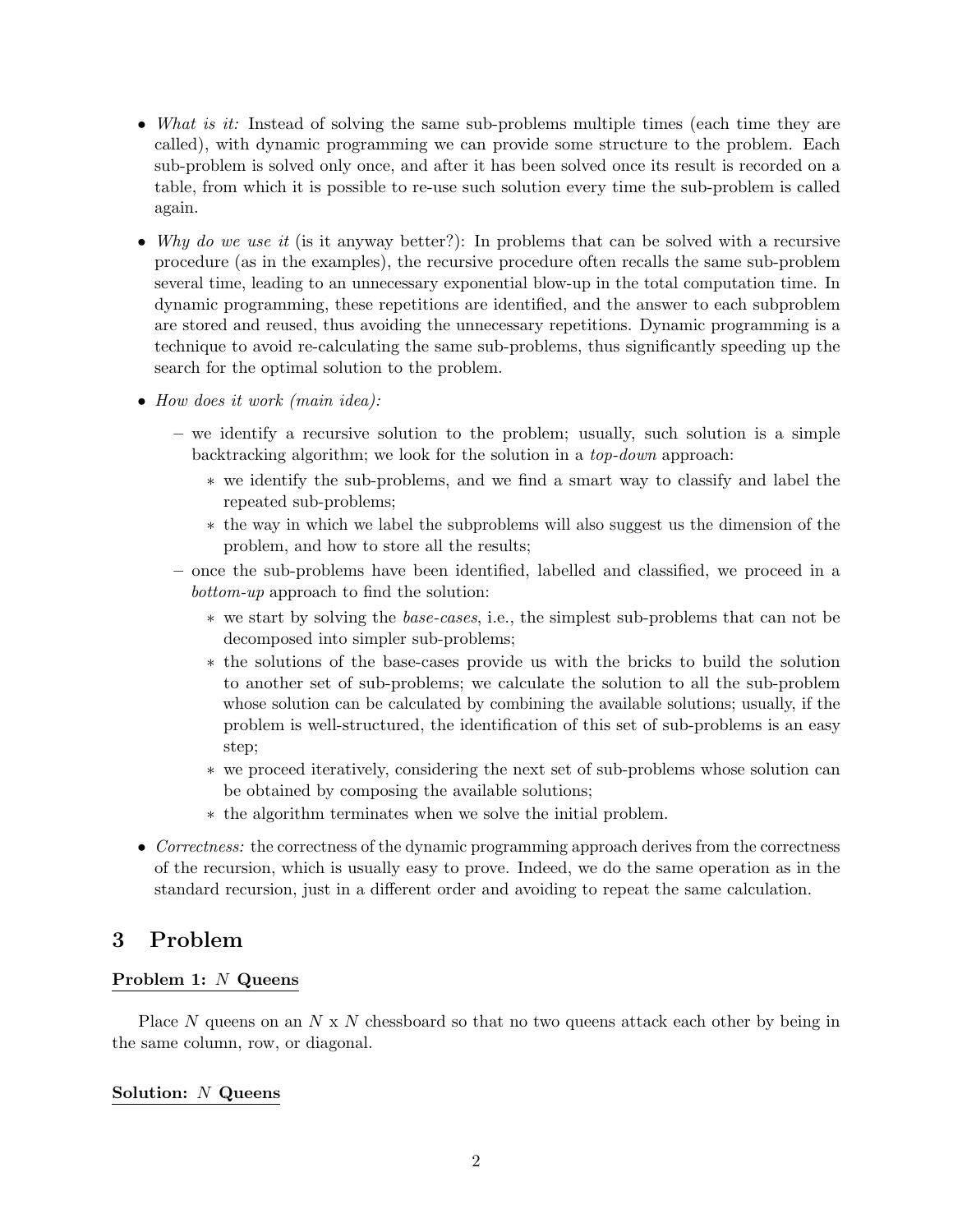### Problem Overview

Restate the problem in a way that is meaningful to you. This will be different for everyone, but generally it may involve creating some small examples, using different words, stating it from a different perspective, coming up with some notation to make it easy to talk or write about. For the n-queen problem, we can restate it as follows. First, we notice that the problem has a trivial solution in the case in which  $N = 1$ , while it is easy to see that it does not have any solution for  $N = 2$  and  $N = 3$ . Let's consider the case  $N = 4$ . We have 4 successive choices to make, i.e., we need to place the 4 queens in the 4x4 chessboard.

### Brainstorming

- Problem Complexity: First of all, let's consider how many choices we have to place the queens in the 4x4 chessboard. In general, we can place the first queen in 16 different places, the second one in the 15 remaining and so on. This makes a total of  $16x15x14x13 = 43680$  possibilities. Indeed, we are not interested in the order of the queens placed, but only in the final placement. The total number of possible placement of the 4 queens is  $16!/(4!(16-4)!) = 1820$ . If we use an exhaustive search (brute force approach) we need to verify all of them.
- Note: In general, the number of ways to choose  $k$  different objects (the order of which is not important) from a set of n different objects, is called combinations of n objects taken k at a time. It is denoted by  $C(n, k) = n!/(k!(n-k)!).$
- Observation: Let's try to simplify the problem. We should position one queen per column, from 1 to 4, in order to satisfy the constraints (no more than a queen per column !). The first choice corresponds to the row in which we want to place the queen in the first column, the second choice corresponds to the row in which we place a queen in the second column, and so on. This observation simplifies significantly the problem. It reduces the number of choices to  $4x4x4x4= 256$ , which is better, even if it is still too high.

After this observation, with an exhaustive search (brute force approach) we need to verify all 256 possibilities. But with backtracking we can do better.

### Solution

- Case  $N = 4$ : Let's start to consider the consecutive choices. We start by placing the first queen in the first available position (column=1,  $row=1$ ). We go to the second choice. The second queen can not be placed in the  $(c=2, r=1)$ , and neither in  $(c=2, r=2)$ . The first valid position is  $(c=2, r=3)$ . We go to the third choice. We discover that there is no way to place the third queen, then we backtrack. We try to place the second queen in the last available position,  $(c=2, r=4)$ . The only available position to place the third queen is  $(c=3, r=2)$ . But there are no valid position to place the fourth queen. We backtrack. No other valid position to place the third queen. We backtrack again. No other valid position to place the second queen. We backtrack again. We place the first queen in the next available position,  $(c=1,$  $r=2$ ). The only valid position to place the second queen is  $(c=2, r=4)$ . We go to the next step. The only valid position to place the third queen is  $(c=3, r=1)$ , and finally, there is a position also to place the fourth queen in the fourth column, i.e.,  $(c=4, r=3)$ !!!
- Analysis of the solution: We have found a valid solution!  $(c=1, r=2)$ ,  $(c=2, r=4)$ ,  $(c=3, r=4)$  $r=1$ , and  $(c=4, r=3)$ . Let's analyze what we have found, and the method we have used, by answering to some questions.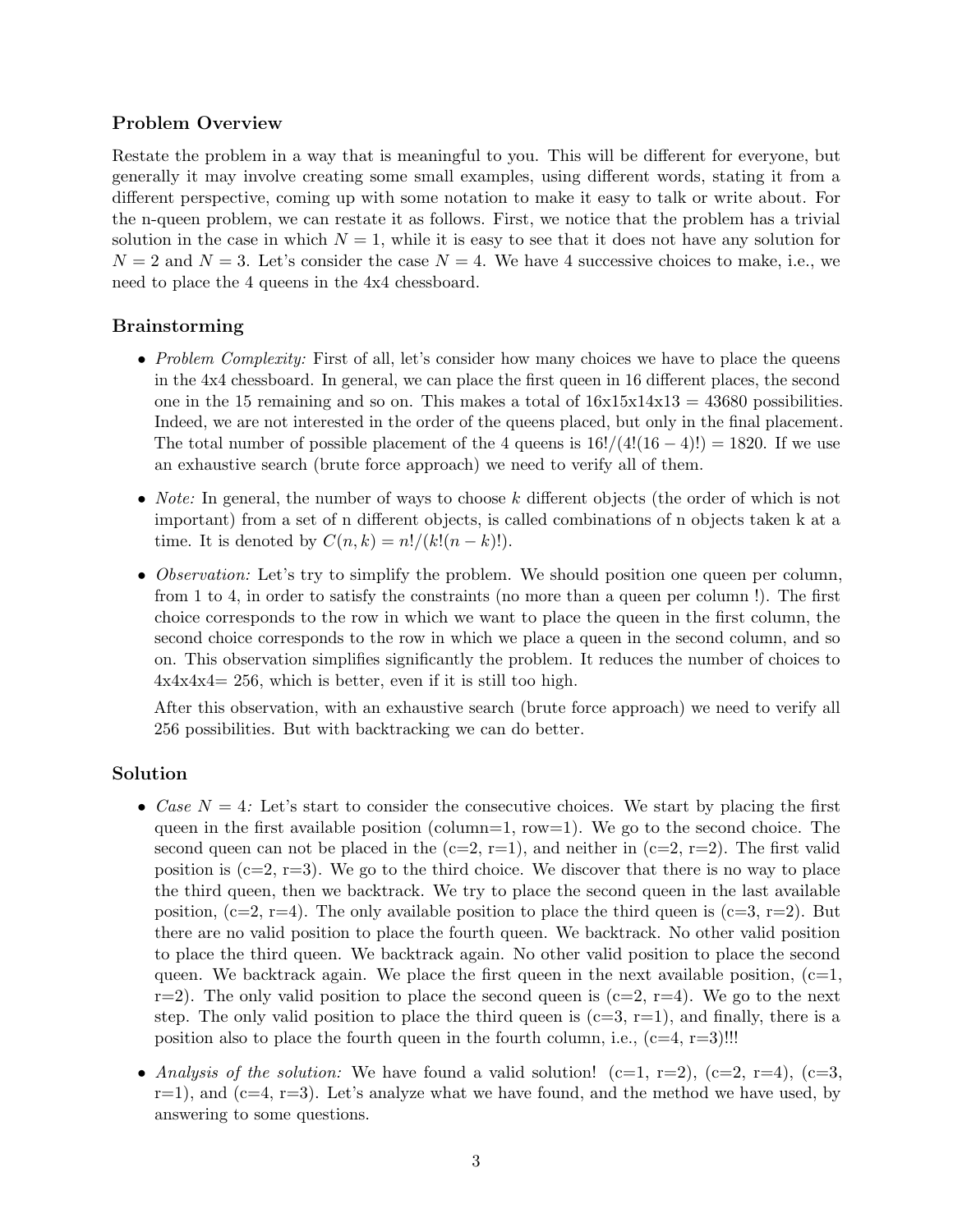- 1. Is the solution found with a backtracking method always valid? do we need to prove that it is a valid solution? By correctly applying backtracking, at each step we verify that the new choice satisfies all the constraints. Thus, if the final choice satisfies all the constraint, we have identified a set of choices that solve the problem. In the specific case of the n-queen problem, by placing the first queen, we are sure we satisfy the constraints (always true). By placing the second queen, we make sure that it does not violate the constraints. Thus, the solution up to that point (with two queens) does not violate the constraints. Before placing the n-th queen, we have verified that the solution up to the  $(n-1)$ th queen does not violates the constraints. It is then sufficient to verify that the n-th queen does not violates the constraints to have a solution with n queens.
- 2. Is the solution found unique? With backtracking, we are looking for one solution to the problem proposed. There may be many different solutions. To find all the solutions with backtracking, we need to evaluate all the choices that satisfy the constraints of the problem. Usually, one solution to the problem is enough.
- 3. Do we always find a solution if it exists? Is there any efficiency bound if we use backtracking? By running backtracking over all the possible choices that satisfies the constraints, we always find a solution if it exists. For some problems, this approach may be much faster thank an exhaustive search, but for some other problems, in the worst case the complexity may be the same as an exhaustive search.
- General Solution: In the general case we have  $N > 3$  queens to place in a  $N \times N$  chessboard. We place one queen per column. We have  $N$  choices to make, i.e., we need to choose the row in which to place each queen. We enumerate the columns from  $1$  to  $N$ . We start from the first column, and we place a queen in the first available position. Then we follow the general backtracking procedure:
	- we consider the next column, that we call in general  $n$ , and we place a queen in the first position that satisfies the constraints;
	- if this valid position exists, we proceed to the following column  $(n + 1)$ , repeating the previous point;
	- if instead we can not find any solution at step n that satisfies all the constraints, we backtrack to step  $n-1$ , and we consider the next valid choice at step  $n-1$ ;
	- $-$  the algorithms stops when we find a solution at the last step, N, which satisfies all the constraints.

### Variants and Generalizations

The number of solutions for the 4-queens problem is 2 (the second one is easy to find). We might be interested to know that the total number of different solutions to the 8-queens problem is 92, twelve of which are qualitatively distinct, with the remaining 80 obtainable from the basic twelve by rotations and reflections. As to the general N-queens problem, it has a solution for every  $N > 3$ , but no convenient formula for the number of solutions for an arbitrary N has been discovered. It is known that this number grows very fast with the value of N. For example, the number of solutions for  $N = 10$  is 724, of which 92 are distinct, while for  $N = 12$  the respective numbers are 14200 and 1787.

In general, many puzzles can be solved by backtracking, and the search for a solution is usually more efficient than with exhaustive search. Anyway, a more efficient search, with respect to backtracking, exists for many of these problems.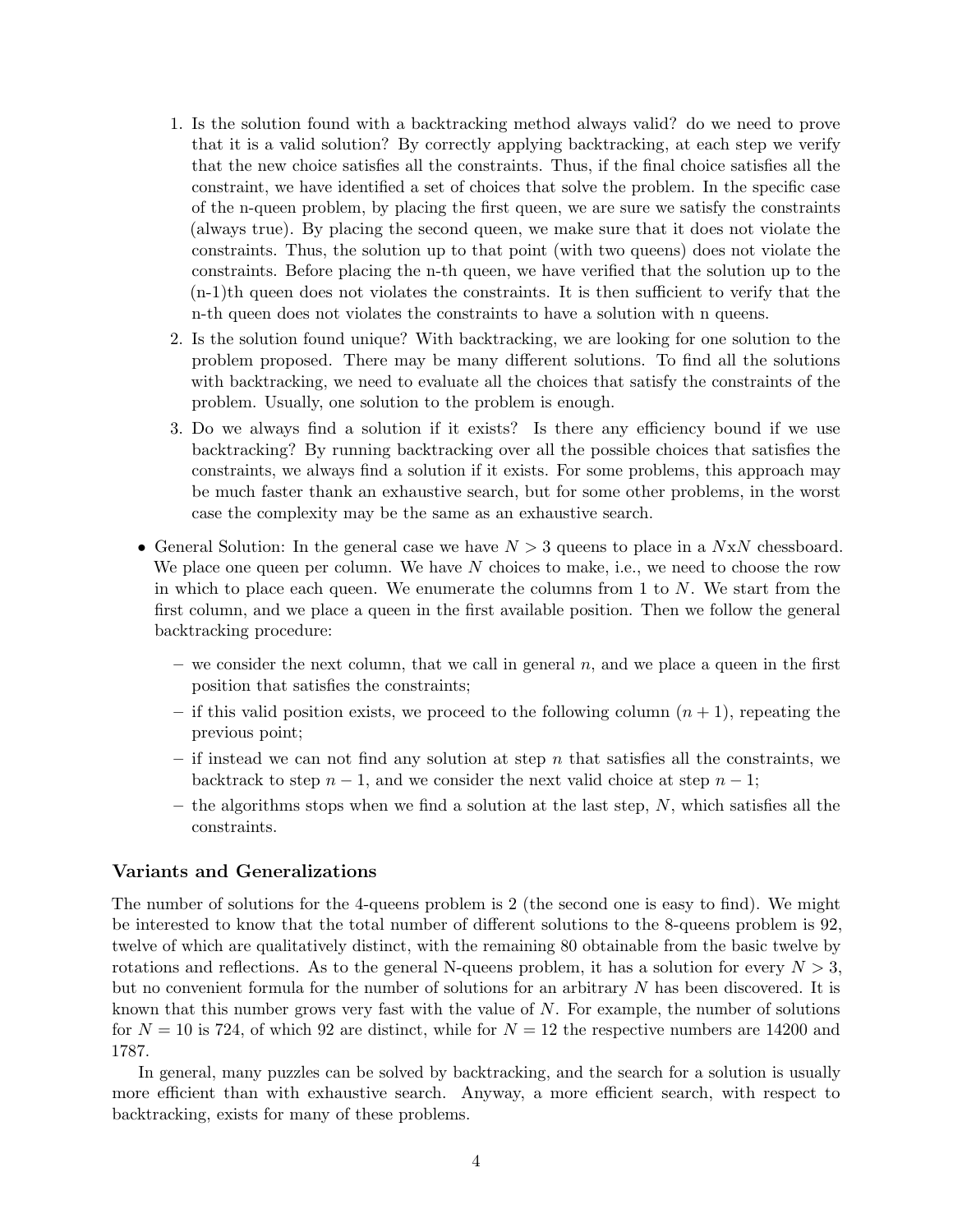#### Problem 2: Maximum Sum Descent

<span id="page-4-0"></span>Some positive integers are arranged in a triangle like the one shown in Fig. [1.](#page-4-0) Design an algorithm (more efficient than an exhaustive search, of course) to find the largest sum in a descent from its apex to the base through a sequence of adjacent numbers, one number per each level. Start by solving the problem in Fig.  $1$ , then generalize the solution to a  $N$  levels problem.



Figure 1: Example of numbers in the Maximum Sum Descent problem.

#### Problem 3: Maximum Sum Descent

#### Problem Overview

Restate the problem in a way that is meaningful to you. For the maximum sum descent problem, we can restate it as follows. We consider each number as a node, and we observe that if we have a triangle of numbers of height  $N$ , we can divide the nodes in layers and enumerate the layers from 0 (the top layer) to  $N-1$  (the lowest layer).

We need to find the path which connect the top node to one of the bottom nodes such that the sum of all the numbers on that path is the maximum (considering all the possible paths). Starting from the top node, a valid path is obtained by choosing one adjacent node on the lower layer (the first on the left or the first on the right), for all the layers until we reach the lowest layer.

#### Brainstorming

• Problem Complexity: First of all, let's consider how many possible paths are available from layer 0 to layer  $N-1$ . If we have only one layer, we have of course only one trivial path. If we consider a triangle of height two, we have two possible path. If we consider a triangle with levels form 0 to 2, we have, for each path from level 0 to level 1, exactly two possibility to choose a node at level 2, thus the number of paths double again. In general, the number of paths doubles at each new layer we add at the bottom, since for each path at layer  $n-1$ , we have two possible choices of a node at layer n. Thus, if we have N layers, from 0 to  $N-1$ , we have a total number of path equal to  $1(at \text{ level } 0) \times 2(at \text{ level } 1) \times 2(at \text{ level } 2) \times ... \times 2$ (at level  $N-1$ ) =  $2^{N-1}$ . For each path, we need to sum over N numbers (the length of the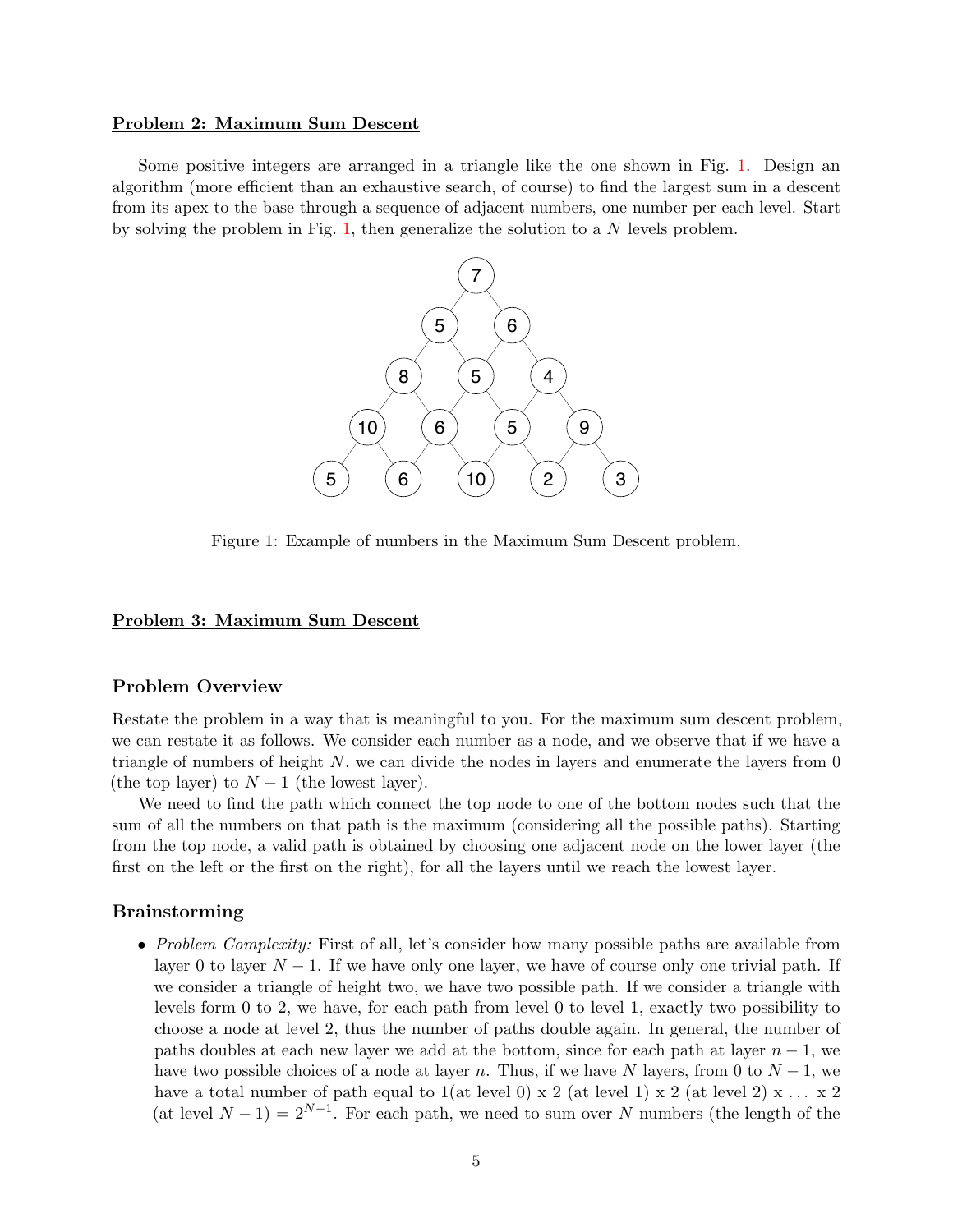path), thus we need to perform  $N \cdot 2^N$  simple sums. For  $N = 5$  the number of operation is 160, for  $N = 10$  is 10240, for  $N = 20$  is 20971520.

- Greedy approach: we can start from the top of the triangle, and choose the node at layer 1 with the highest number, then we can choose among the two nodes at layer 2 the one with the highest number and so on. We find a solution in linear time  $(N \text{ comparisons and } N)$ summations), but is this the optimal solution? We have no guarantee, and it is actually very easy to find cases in which, with this method, we fail to find the optimal solution (see e.g., the specific case in Fig. [1\)](#page-4-0).
- Observation 1: We do not need to calculate the sums over all possible paths (brute force approach). Indeed, we can decompose the problem into sub-problems. If we have calculated the path with the highest sum from the bottom to the first node at level 1, and the highest sum from the bottom to the second node at level 1, we pick up the highest of the two, we sum the node at level 0, and we have found the solution.
- Observation 2: This is true in general, at each level n of the triangle of numbers. If we have already computed the path with the highest sum for all the nodes from the bottom until level  $n+1$ , we can calculate the path with the highest sum from the bottom to each node at layer n, by considering for each node the highest sum between the two choices of the lower layer node.

### Solution

- Case  $N = 3$ : Let's consider this simple case. We are looking for a solution of the problem for a triangle of numbers of height 3. This is given by the choice (based on the highest sum) between the two triangles of height two, considering layer 1 and layer 2, and by summing the number at layer 0. With a bottom up approach, we know that the path with the highest sum from the bottom to each of the  $2<sup>2</sup>$  nodes at layer 2 is just given by the number in that node (layer 2 is the bottom layer). We need to make a choice and a sum to define the path with the highest sum for each of the  $2<sup>1</sup>$  nodes at layer 1, and again a choice and a sum for each of the  $2^{0} = 1$  nodes at layer 0, and we have defined the solution
- Analysis of the solution:
	- 1. Is the solution found with dynamic programming the optimal solution? Yes, and this can be proven by induction. Let's give a sketch of the proof. The solutions are trivial, and optimal, for each subproblem at the bottom layer,  $N-1$ . The solutions for each subproblems at level  $n < N-1$ , obtained with the procedure illustrated, are also optimal, given that the solutions to all the subproblems at layer  $n+1$  are optimal.
	- 2. Is the solution found unique? In this kind of problems, there may exist more than one optimal solution. With the dynamic programming technique discussed, we find only one of the optimal solutions. It is possible, with minor modifications to the technique (you are invited to think about them) to find all the optimal solutions that exist.
	- 3. Is there any efficiency bound if we use dynamic programming? This depends on the structure of the problem. For the maximum sum descent, if we have a triangle of numbers of height N, we need to compute  $N-1+N-2+...+1=N(N-1)/2$  operations (including a comparison and a sum). Note that in the case of  $N = 20$ , we have seen that with a brute force approach we need 20971520 operations, while with dynamic programming we need 380 operations!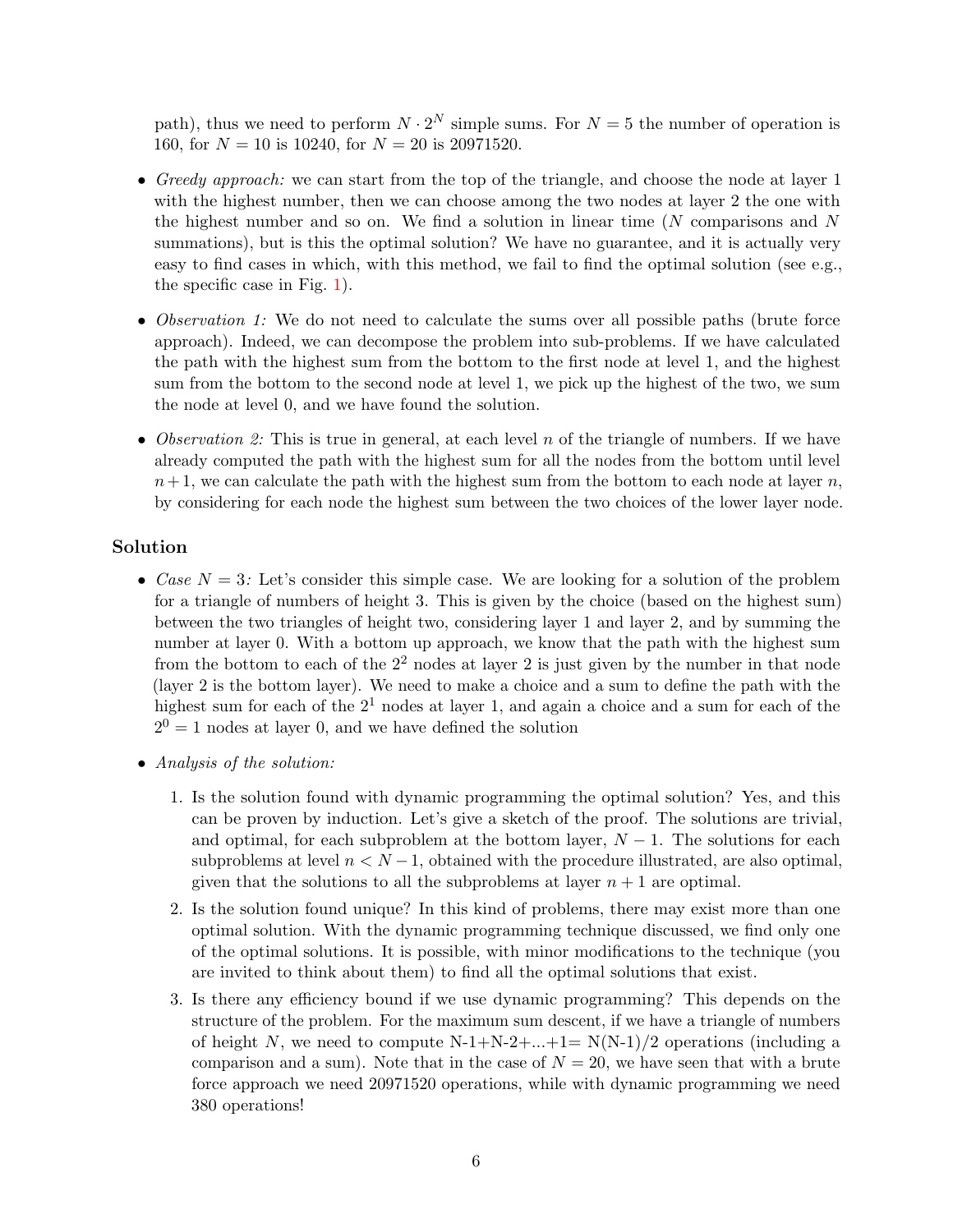- General Solution: We just apply the same technique as in the case of  $N = 3$ . Let's write it down step by step.
	- we consider the optimal solutions for each node at layer  $N-1$ , the bottom layer (basecases);
	- for each node at layer  $N-2$ , we choose the highest sum between the two possible choices at layer  $N-1$ , and we sum it to the value of the node at layer  $N-2$ ; to keep track of the optimal path, we need to keep track also of the chosen node at layer  $N-1$ ;
	- we repeat the same procedure for all nodes at layer  $N-3$ , then  $N-4$ , up to layer 0;
	- the solution at layer 0 is the solution to the problem.

### Reflections

Dynamic programming is a very general and powerful technique which can be applied to a vast range of problems, in the fields of mathematics, computer science, economics, bioinformatics, telecommunications, and so on.

## 4 Homework

### Problem 4: Magic Square Revised

A magic square of order 3 is a  $3 \times 3$  table filled with nine distinct integers from 1 to 9 so that the sum of the numbers in each row, column, and two corner-to-corner diagonals is the same. Find all the magic squares of order 3.

#### <span id="page-6-0"></span>Problem 5: Shortest Path Counting



Figure 2: The city streets of the Shortest Path Counting problem.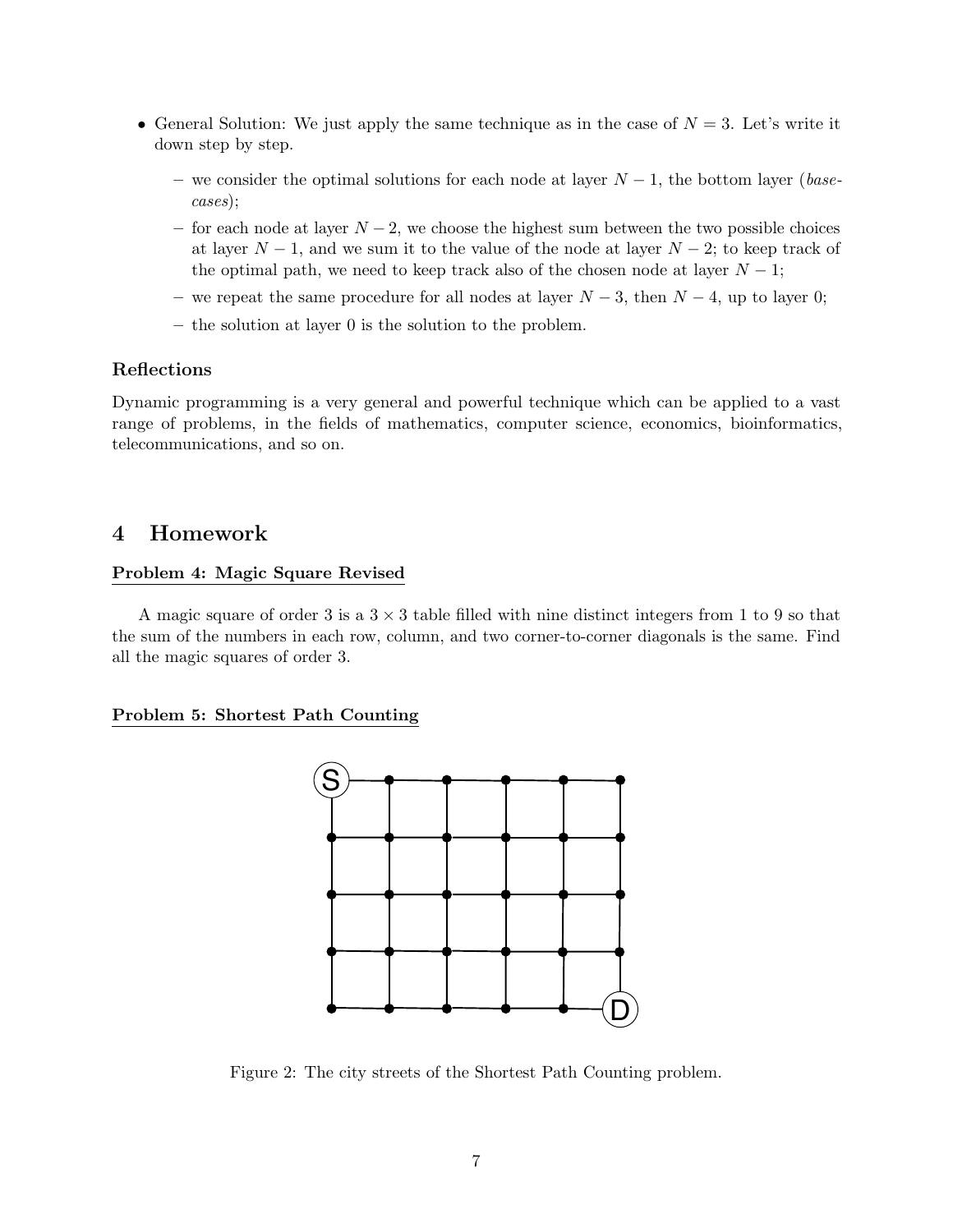Find the number of the shortest paths from the starting point S to the destination D in a city with perfectly horizontal streets and vertical avenues shown in Figure [2.](#page-6-0)

## 5 Advance Problems

### Problem 6: The Icosian Game

This is a 19th-century puzzle invented by the renowned Irish mathematician Sir William Hamilton (1805–1865) and presented to the world as the "Icosian Game." The game was played on a wooden board with holes representing major world cities and grooves representing connections between them (see Fig. [3\)](#page-7-0).

<span id="page-7-0"></span>The object of the game is to find a circular route that would pass through all the cities exactly once before returning to the starting point. Can you find such a route?



Figure 3: Cities and connections for the Icosian game.

#### Problem 7: Jumping Into Pairs I

There are n coins placed in a row. The goal is to form  $n/2$  pairs of them by a sequence of moves. On each move a single coin can jump right or left over two coins adjacent to it (i.e., over either two single coins or one previously formed pair), to land on the next single coin; no triples are allowed. Any empty space between adjacent coins is ignored. Determine all the values of  $n$  for which the puzzle has a solution and devise an algorithm that solves the puzzle in the minimum number of moves for such *ns*.

#### Problem 8: Palindrome Counting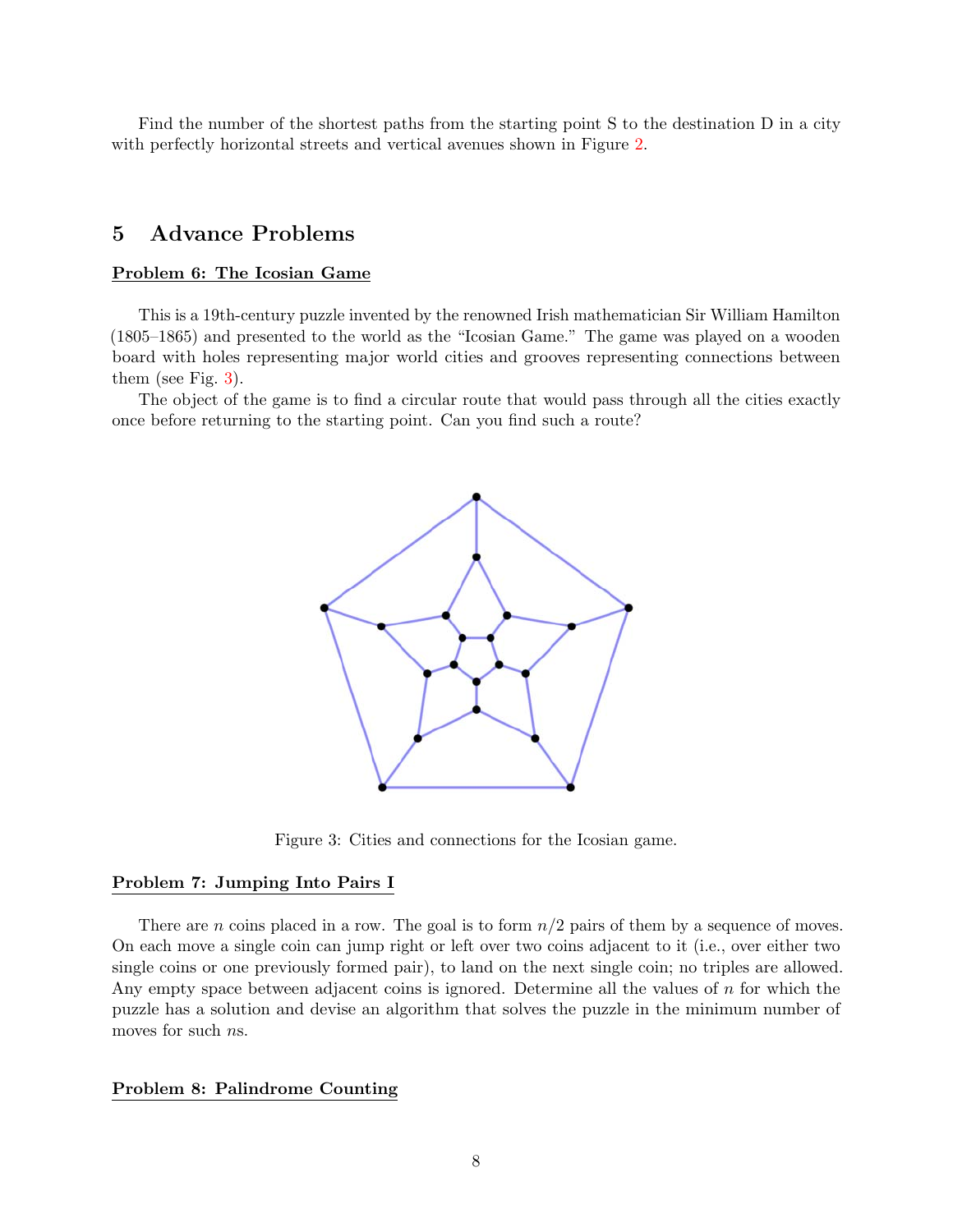<span id="page-8-0"></span>In how many different ways can the palindrome "WAS IT A CAT I SAW" be read in the diamond-shaped arrangement shown in Tab [1?](#page-8-0) You may start at any W and go in any direction on each step up, down, left, or right through adjacent letters. The same letter can be used more than once in the same sequence.

|   |          |           |             |             |             | W           |             |             |             |     |     |   |
|---|----------|-----------|-------------|-------------|-------------|-------------|-------------|-------------|-------------|-----|-----|---|
|   |          |           |             |             | W           |             | A W         |             |             |     |     |   |
|   |          |           |             | W           | $\bf{A}$    | $\mathbf S$ |             | A W         |             |     |     |   |
|   |          |           | W           | $\bf{A}$    | S           | $\;$ I      | $\mathbf S$ |             | A W         |     |     |   |
|   |          | W         | $\bf{A}$    | $\mathbf S$ | $\mathbf I$ | $\mathbf T$ | $\bf{I}$    | $\mathbf S$ |             | A W |     |   |
|   | W        | $\bf{A}$  | $\mathbf S$ | $\mathbf I$ | $\mathbf T$ | A           | $\mathbf T$ | $\mathbf I$ | S           |     | A W |   |
| W | $\bf{A}$ | ${\bf S}$ | $\rm I$     | $\mathbf T$ | A           |             | $C$ A       | T           | $\mathbf I$ | S   | A   | W |
|   | W        | $\bf{A}$  | S           | $\mathbf I$ | $\mathbf T$ |             | A T         | I           | S           |     | A W |   |
|   |          | W         | $\bf{A}$    | S           | I           | $\mathbf T$ | I           | S           |             | A W |     |   |
|   |          |           | W           | $\bf{A}$    | S           | I           | S           |             | A W         |     |     |   |
|   |          |           |             | W           | $\bf{A}$    | S           |             | A W         |             |     |     |   |
|   |          |           |             |             | W           |             | A W         |             |             |     |     |   |
|   |          |           |             |             |             | W           |             |             |             |     |     |   |

Table 1: Letter Arrangement

#### Problem 9: Blocked Paths

Find the number of different shortest paths from the starting point S to the destination D in a city with perfectly horizontal streets and vertical avenues as shown in Figure [4.](#page-9-0) No path can cross the fenced off area shown in grey in the figure.

### 6 Challenge problems

#### Problem 10: Picking Up Coins

Some coins are spread in the cells of an  $n \times m$  board, one coin per cell. A robot, located in the upper left cell of the board, needs to collect as many of the coins as possible and bring them to the bottom right cell. On each step, the robot can move either one cell to the right or one cell down from its current location. When the robot visits a cell with a coin, it picks up that coin. Devise an algorithm to find the maximum number of coins the robot can collect and a path it needs to follow to do this.